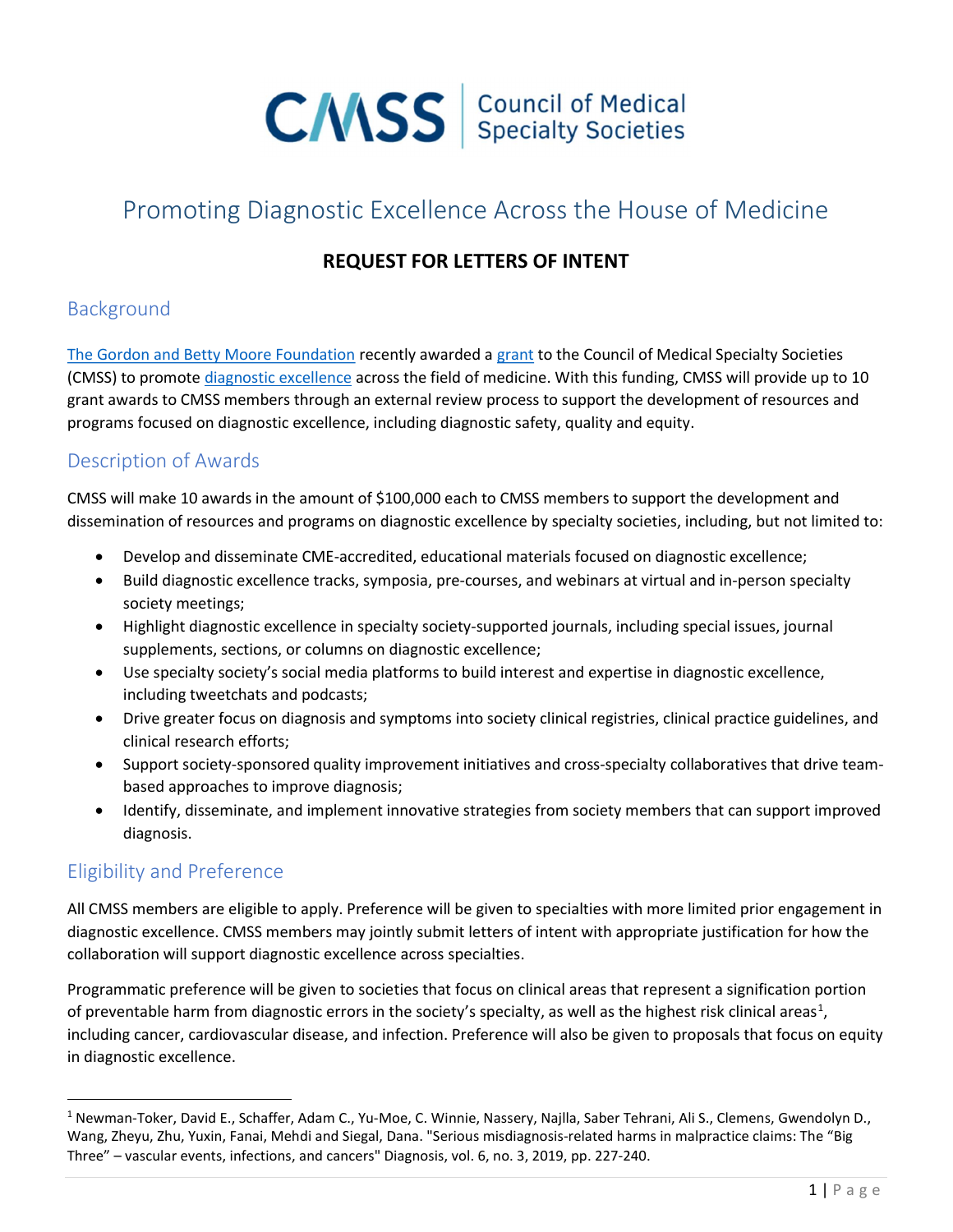## Proposal Process

CMSS will use a two-stage proposal process. Interested CMSS members will be asked to submit a brief letter of intent describing the society's proposed program and approach. CMSS will review all letters of intent and invite societies whose letters of intent are responsive to submit a full proposal. Full proposals will be reviewed by an external Advisory Committee made up of a diverse group of national experts in diagnostic excellence and patient safety, as well as individuals with expertise in the key engagement vehicles for specialty societies, including continuing education, publishing, communication, quality improvement, and research.

## Submitting a Letter of Intent

Interested societies should send a letter of intent to CMSS by Friday, April 29, 2022. Letters should be no more than two pages in length, single-spaced.

Letters should include the following information about the society's proposed project:

- Background: State the problem that the project is designed to address. Describe the clinical focus and datadriven rationale for that focus.
- Project Description: Describe the proposed project and how it will serve to increase engagement of your members in diagnostic safety, quality, and equity.
- Objectives: State the aims and objectives of the project. Describe how the project will promote diagnostic excellence, including safety, quality and equity.
- **Proposed Activities**: Describe the activities and strategies of the proposed project and how they support the overall objectives. Describe the types of resources and programs that will be developed and how they will be disseminated.
- Outcomes: Summarize the projected outcomes and measurement strategy of the proposed project in the short term (at the end of the one-year project, and over the long term (3+ years after the project ends).

| Address letters of intent to:                                                                                                                             | Send letters of intent by e-mail to:                                                                                                          |
|-----------------------------------------------------------------------------------------------------------------------------------------------------------|-----------------------------------------------------------------------------------------------------------------------------------------------|
| Helen Burstin, MD, MPH, MACP<br><b>Chief Executive Officer</b><br><b>Council of Medical Specialty Societies</b><br>633 North St. Clair Street, Suite 2400 | Sarah Imhoff, MPA, Senior Program Director<br><b>Council of Medical Specialty Societies</b><br>Phone: 301-615-3197<br>Email: simhoff@cmss.org |
| Chicago, IL 60611                                                                                                                                         | Joan Williams, Project Administrator<br><b>Council of Medical Specialty Societies</b><br>Phone: 312-202-5584<br>Email: jwilliams@cmss.org     |

#### CMSS Support

CMSS will serve as a coordinating center to monitor and promote cross-specialty learning, improvement, collaboration, and identification of best practices in diagnostic excellence that can be shared among the grantees and with the broader medical community. Specific areas of support include:

Grantee Learning Network: CMSS will launch and manage a learning network for the grantees to facilitate peer-to-peer learning and sharing of successes and best practices. CMSS will convene the grantees in person at the CMSS Annual Meeting to share lessons learned with each other and CMSS and Moore Foundation staff. CMSS will also convene the grantees for virtual meetings on a quarterly basis. Grantees will also have access to an online learning community for collaboration, discussion and sharing resources.